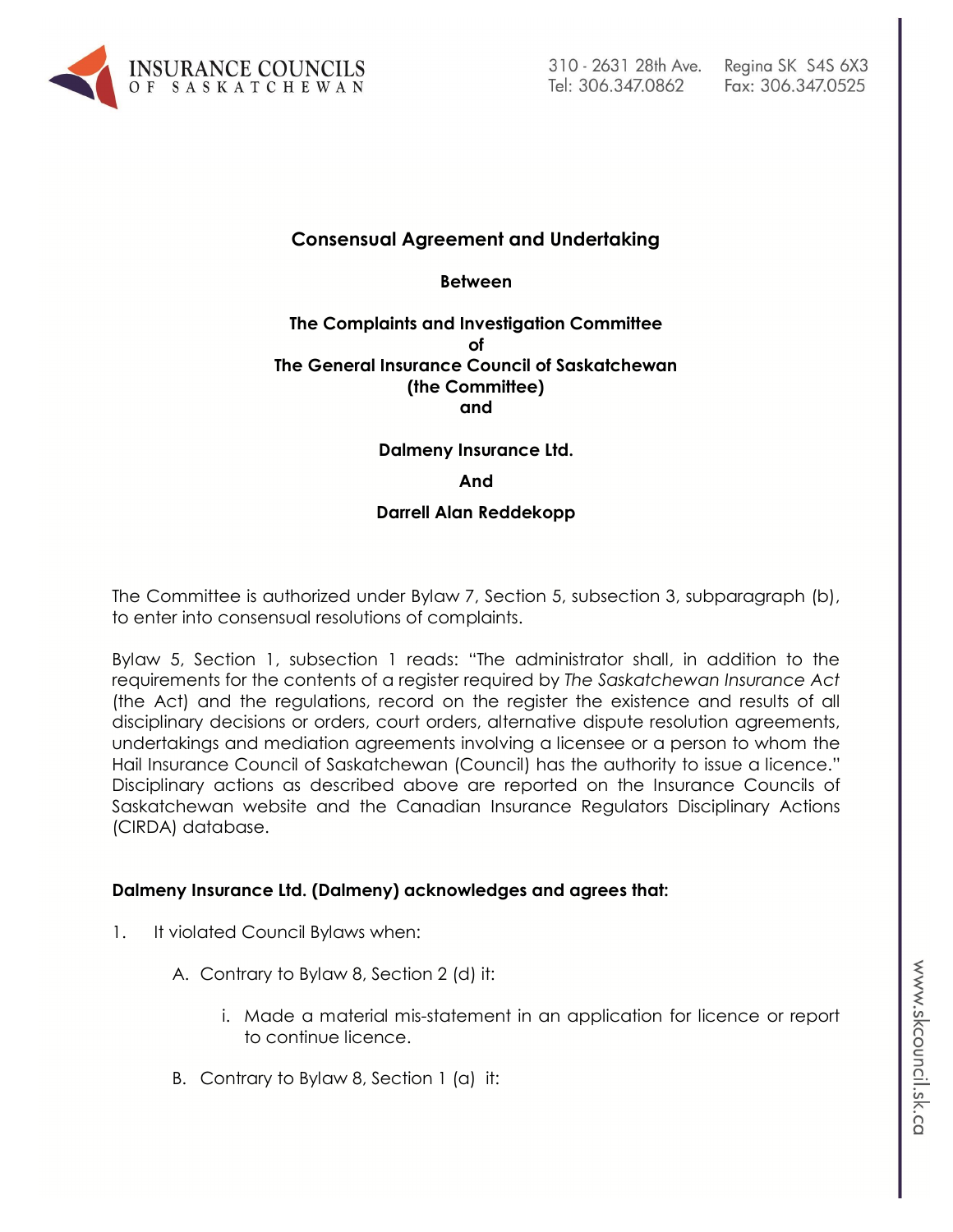- i. Acted contrary to the best interests of the consumer or licencees or insurance companies by allowing an Unlicenced Salesperson to transact in insurance.
- C. Contrary to Bylaw 8, section 2 (g) it violated provisions of the Act, the regulations or the bylaws when it:
	- i. Acted contrary to Section 418. When it appointed, permitted or authorized any person to do any of the things in respect of which a licence is required unless the person is the holder of a subsisting licence.
	- ii. Acted contrary to Section 444. When it compensated an unlicensed person for sales of insurance while they did not hold an active licence.

# **Darrell Alan Reddekopp (Reddekopp) acknowledges and agrees that:**

- 2. Reddekopp violated Council Bylaws when:
	- A. Contrary to Bylaw 8, Section 2, subsection (r)
		- i. He failed to exercise reasonable and prudent oversight when acting in a supervisory capacity.

### **Dalmeny and Reddekopp acknowledge an agree that:**

- 3. Their rights to appear before a Discipline Committee of Council have been explained to them and they fully understand their rights and/or obligations under Council Bylaw 10;
- 4. They waive their rights to appear before a Discipline Committee and undertake not to exercise any appeal rights they may have under Council Bylaw 10, Section 3 of the Act*,* as it relates to matters set out in this Consensual Agreement and Undertaking (Agreement).
- 5. This Agreement does not preclude Council from pursuing any other investigation against Dalmeny and/or Reddekopp for activities not identified in this Agreement that may be in violation of Council Bylaws or the Act.
- 6. Dalmeny and Reddekopp have been advised by the Committee that it is in their interests to obtain independent legal advice before entering into this Agreement.
	- a. Dalmeny and Reddekopp have obtained such independent legal advice and are satisfied with the same, prior to executing this Agreement, or
	- b. Dalmeny and Reddekopp have willingly chosen not to obtain such advice prior to executing this Agreement.
- 7. Dalmeny and Reddekopp hereby affirm that they have read and understood the terms of this Agreement, and are signing it voluntarily and of their own free will.